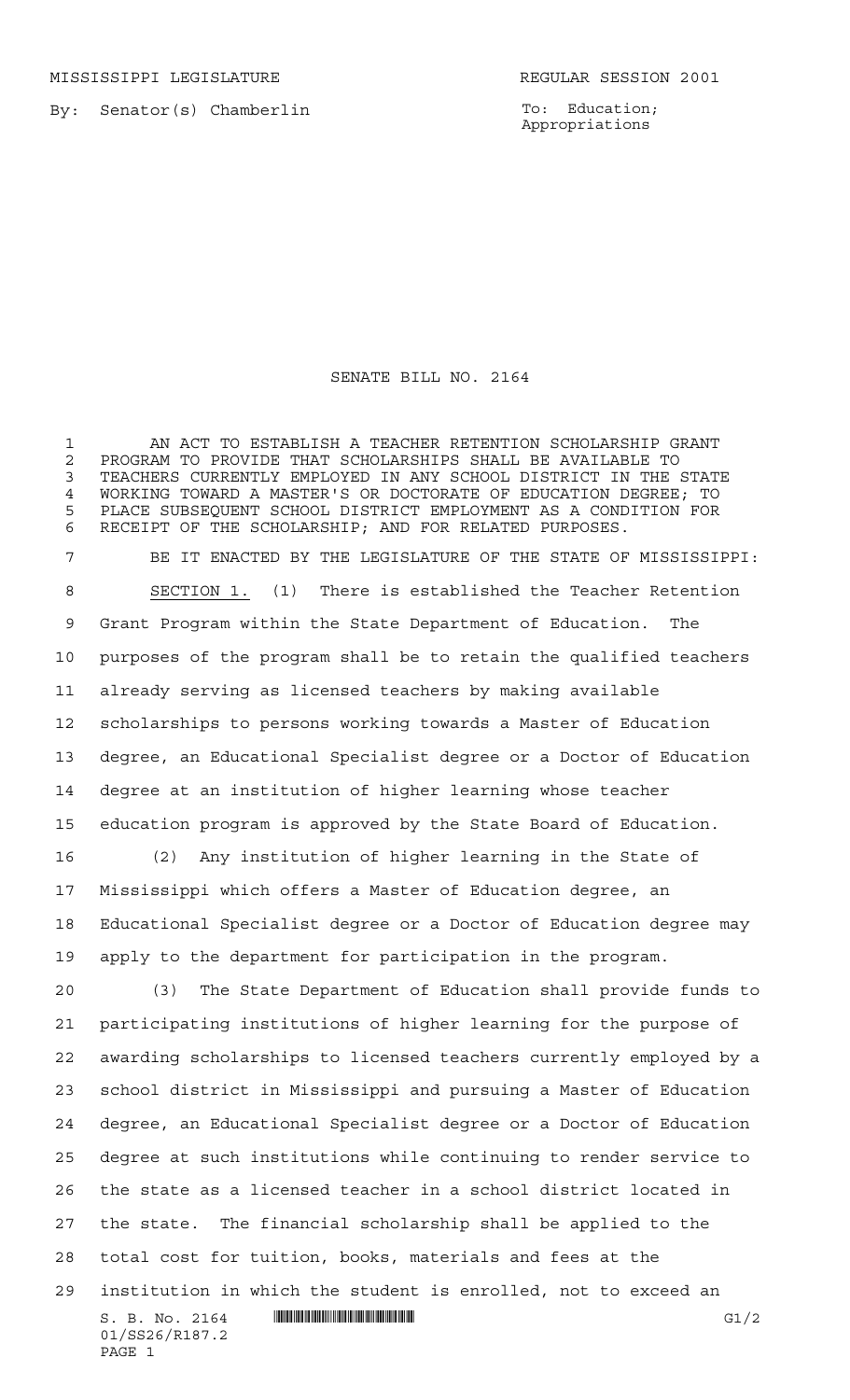amount equal to the highest total cost of tuition, books, materials and fees assessed by a state institution of higher learning during that school year.

 (4) Students awarded financial scholarships under the Teacher Retention Grant Program may receive such awards for a maximum of four (4) school years; however, the maximum number of awards which may be made shall not exceed the length of time required to complete the number of academic hours necessary to obtain a Master of Education degree, an Educational Specialist degree or a Doctor of Education degree. Financial scholarships under the program shall not be based upon an applicant's eligibility for financial aid.

 (5) Subject to the availability of funds, the State Board of Education may provide for professional development and support services as may be necessary for the retention of teachers participating in the program.

 (6) Any person participating in the program who fails to complete a program of study that will enable that person to obtain a Master of Education degree, Educational Specialist degree or Doctor of Education degree shall become liable immediately to the State Board of Education for the sum of all awards made to that person under the program, plus interest accruing at the current Stafford Loan rate at the time the person abrogates his participation in the program.

 (7) As a condition for participation in the program, a teacher shall agree to continued employment as a licensed teacher in a school district located in the state, for a period of not less than three (3) years which shall follow those years of service rendered while obtaining the Master of Education degree, Educational Specialist degree or Doctor of Education degree. However, for any person who obtained a baccalaureate degree in education with a financial scholarship under the Critical Needs Teacher Scholarship Program and who entered the Teacher Retention

 $S. B. No. 2164$  . The set of the set of  $R$ 01/SS26/R187.2 PAGE 2